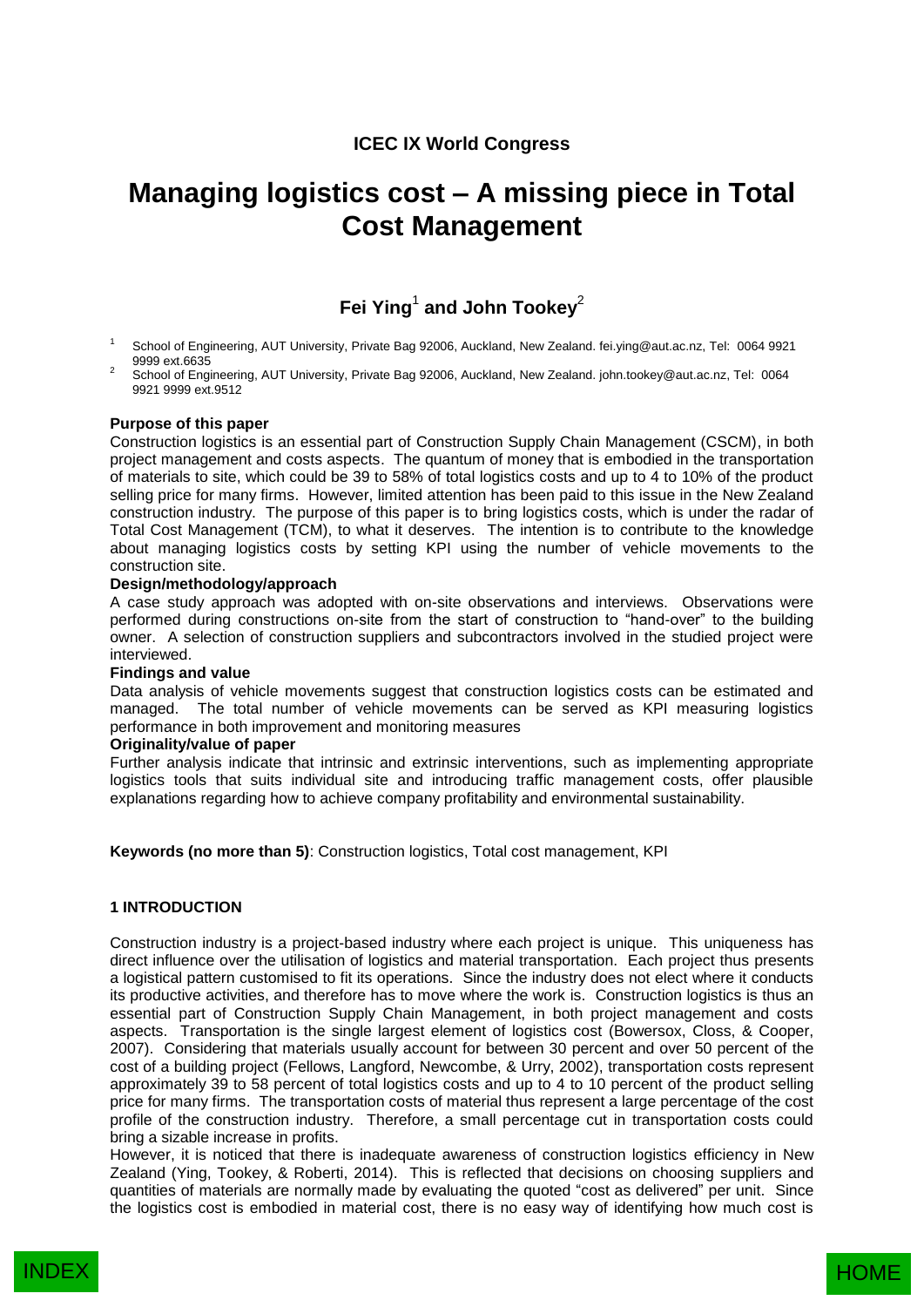attributed by inefficient logistics. Furthermore, few researches addressed on measuring construction logistics (Bassioni, Price, & Hassan, 2004; Wegelius-Lehtonen, 2001). As noted by LeBoeuf (1985), "what gets measured gets done. What gets measured and fed back gets done well. What gets rewarded gets repeated", if construction logistics cost that is embedded in the material price are not addressed, there will be limited opportunity to engage the industry to improve logistics performance.

Key performance indicators (KPI) are widely used to measure performance of the construction industry. In New Zealand, a series of KPIs based on those developed in the UK have been measure over five years. Ten KPIs endorsed by the government address both project and company performance. These KPIs focus on aspects such as construction cost, construction time, predictability of cost and time, defects, client satisfaction, safety, profitability and productivity (Constructing Excellence (NZ) Ltd, 2008). Although the government intends to endorse a broad set of practical indicators, there is no KPI to address the performance of logistics costs and efficiency. Considering the significant expenditure involved in the transport related activities, it is therefore paradoxical that very limited interest in developing appropriate KPI to measure logistics performance in the construction industry. Based on earlier research, the number of vehicle movements to the construction site is proposed as KPI to measure project logistics performance. Theoretical perspectives underpinning performance measurement are discussed in subject sections, providing a debating platform of appropriate KPI assessing construction logistics. To demonstrate the application of proposed KPI, a case study is assessed. Limitations in using the proposed KPI have been identified and discussed. Finally, the significance of this paper is presented.

#### **2 PERFORMANCE MEASUREMENTS IN CONSTRUCTION LOGISTICS**

In the early 1990s, project success was considered to be linked to performance measures, which in turn were linked to project objectives. At the project level, success was measured by the project duration, monetary cost and project performance, the so called project management "iron triangle" (Atkinson, 1999). In addition to these basic criteria, researchers advocated that measures for construction project success should also include project psychosocial outcomes (such as participants' satisfaction level, and safety), time-dependent dimensions, and perspectives of stakeholders (i.e. owner, developer, contractor, user and the general public) (Lim & Mohamed, 1999; Pinto & Pinto, 1991; Shenhar, Levy, & Dvir, 1997).

The purpose of the KPIs is to enable measurement of project and organisation performance throughout the construction industry (The KPI Working Group, 2000). The process of developing KPIs has to consider the following criteria (Collin, 2002).

- KPIs are general indicators of performance that focus on critical aspects of outputs or outcomes.
- Only a limited, management number of KPIs is maintainable for regular use. Having too many and/or too complex KPIs can be time and resource consuming.
- The systematic use of KPIs is essential as the value of KPIs is almost completely derived from their consistent use over a number of projects.
- Data collection must be made as simple as possible.
- A large sample size is required to reduce the impact of project specific variables. Therefore, KPIs should be designed to use on every building project.
- For performance measurement to be effective, the measures or indictors must be accepted, understood and owned across the organisation.

KPIs will need to evolve and it is likely that a set of KPIs will be subject to change and refinement. Graphic displays of KPIs need to be simple in design, easy to update and accessible.

Wegelius-Lehtonen (2001) suggests a framework for performance measurement in construction logistics, that categorised the measurements into two dimensions: use of measure and focus of measure. The first dimension, use of measure shows that application area where the measures are mainly used. It can be further divided into improvement and monitoring measures. Improvement measures are used during the development projects, while monitoring measures are used to monitor day-to-day activities. Improvement measures are employed to find out improvement potential and to realise savings, and thus can be more complicated and time-consuming to apply than monitoring measures. The second dimension of the framework is focus of measure, which illustrates the organisation where measures are used. This can be at general company/project level and/or specific subcontract or material supplier level.

Nine tested KPIs measuring construction logistics performance were listed in the article. Three KPIs are for improvement purpose, while other six are for monitoring. The framework is summarised in Figure 1.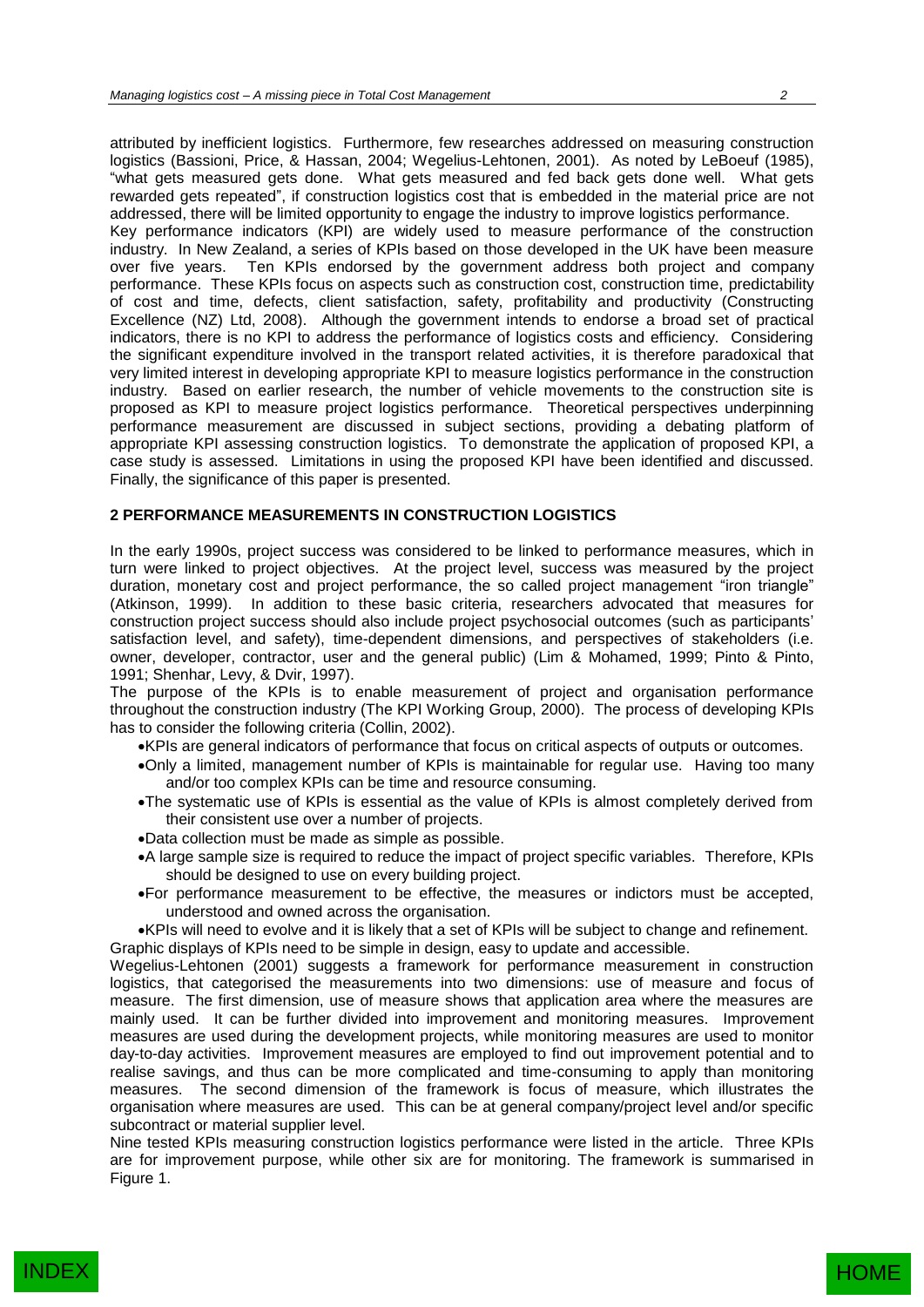

Figure 1. Framework for measuring construction logistics performance

It is noticed that this framework has not been applied widely in the industry. Indeed, the construction firms do not usually have continuous data collection systems for logistics measures (Wegelius-Lehtonen, 2001). In New Zealand, the practice in the industry is in line with this claim. Research points towards that the fact that the construction industry does not effectively address, or have the skills to solve, logistics problems. At present the lack of knowledge is masked by lack of immediacy in recognising that there is a problem at all. It is recognised that major barriers about awareness of logistics costs include invisible logistics costs, disconnect between investment in construction logistics and benefit, and no record data relating to logistics performance (Blumenthal & Young, 2007; Omar, Hassan, & Ballal, 2009). Consequently, KPIs measuring logistics performance that will be accepted and implemented by the industry shall be straightforward to collect and assess.

Accordingly, a model that illustrates the essential factors that have impacts on the logistics efficiency is presented in Figure 2. The total numbers of vehicle movements are represented by the size (volume) of the balloon in Figure 2. Internal 'pressure' to increase vehicle movements comes from a range of factors such as poor training and planning, inefficient loading, and logistics management strategy. The factors that will reduce the truck movements to the site (and thus the volume of the balloon in the model) are high fuel price, levies, road tolls, labour cost, environment and social costs. If these factors are tuned to its optimism in accordance with the site condition and supply chain members' circumstances, the total numbers of vehicle movements are expected to be the minimum. Consequently, the effectiveness of construction logistics to the site should be maximised. It is evident that managing the number of vehicle movements can address the challenges in planning, loading, material ordering and other essential aspects in construction logistics. Thus, total number of vehicle movements could be an appropriate KPI to measure logistics performance.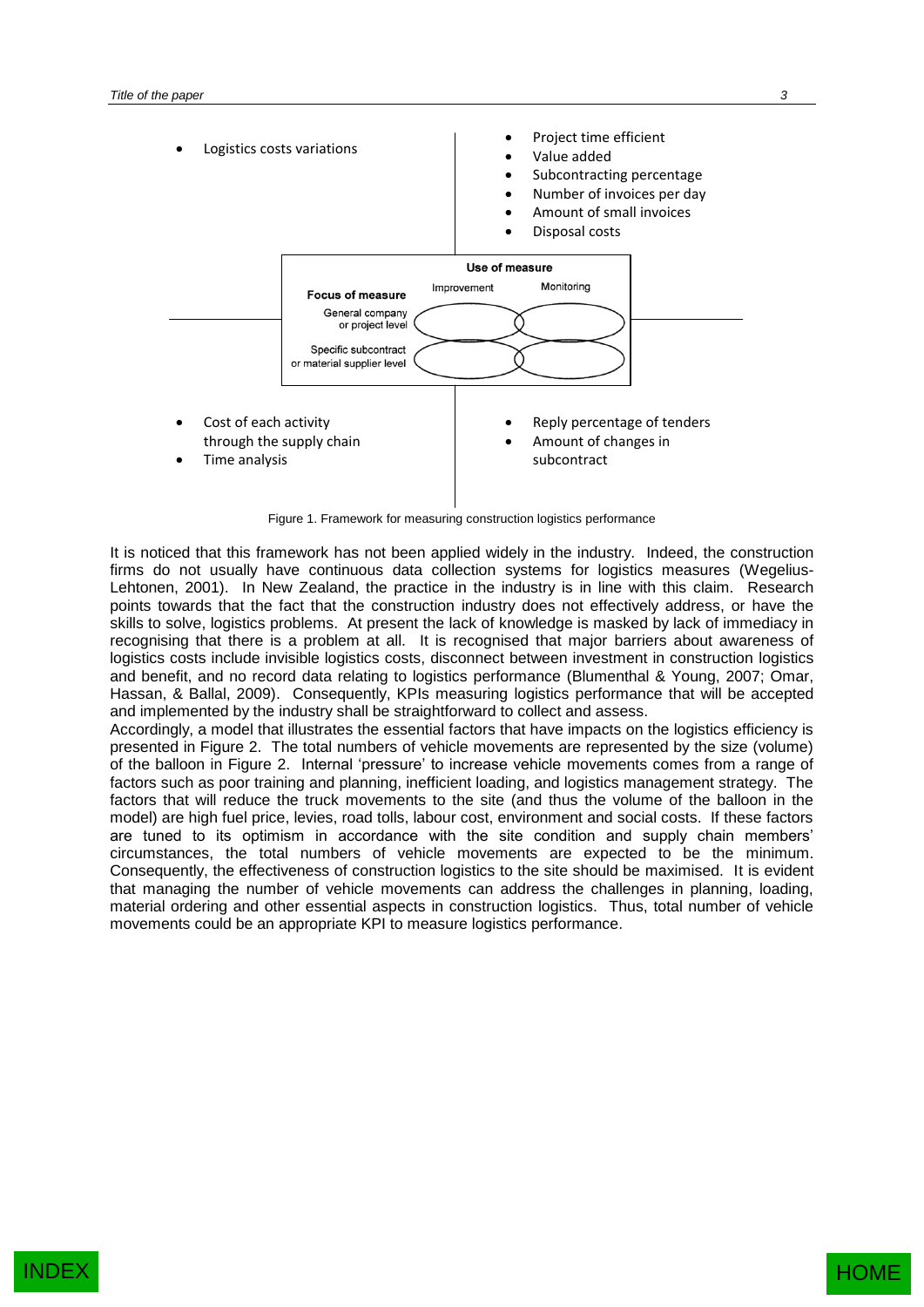

Figure 2: Factors affecting the construction logistics

#### **3 RESEARCH METHODOLOGY**

The guiding purpose of this study was to contribute to the knowledge about managing logistics costs by setting KPI using the number of vehicle movements to the construction site. The focus of the work is on identification of main performance aspects measured by total numbers of vehicle movement. It also seeks to understand why it can be used as KPI, as well as questions of how to use it in different measuring dimension. The emergence of how and why questions resulted in choosing interviews, documents, and observation as the research method, when they were seen as superior to other methods with the stated objective. The studies in this work were carried out as case study with a qualitative and quantitative approach. The purpose was to enhance knowledge of how vehicle movements process works, various aspects that this number is related to. Case studies are appropriate when the research problem requires understanding of complex phenomena that are not controlled by the researcher and when the research questions have a how and why nature (Yin, 2009). It is important to select a critical case that can explicitly demonstrate the "how-problem" (Yin, 2003). In the first place, a commercial project in the largest city by population and area in NZ reflects typical problematic issues for construction logistics. The case study described in this paper has been developed from a commercial project hosted by AUT University. The construction site was located in central Auckland, implying special requirements in terms of logistics and physical distribution. Auckland is notable for it "Urban Sprawl" (Dixon & Dupuis, 2003; Ministry of the Environment, 2005). The city also has a substantial reliance on road transportation since public transport system has historically not seen substantial investment. The \$100 million project consists of a 13 level tower block with roof top plant room surrounded with lecture theatre and student facility. The new construction integrates several existing buildings on campus. The construction has three stages: ground works, structure, and fit-out. The contract was fixed price, with the client being allowed certain flexibility in the scope without extra charge.

Also, the firm acting as main contractor of the project is the leading contracting organisation by company capitalisation and volume of work in NZ. Maintaining a dominant position in the construction industry implies either cost advantage or technical advantage over the remainder of the market. As such it may be deduced that this contractor must therefore represent NZ "Best Practice". It was anticipated that this practice may approximate World Class, but may not actually achieve it. However, it is reasonable to assume that the company represents the best competitiveness that NZ has to offer in this area.

Special attention has been paid to the numbers and patterns of vehicle movements, since it is expected that appropriate interventions to improve construction logistics can be identified through analysing these elements. The vehicle movements were recorded by the gatesperson on the site. Details such as delivery company name, date, time, truck type, materials, and activities were noted on printed table. These details were then transfer to electronic documents and analysed using MS Excel and MS Access.

#### **4 DATA COLLECTION**

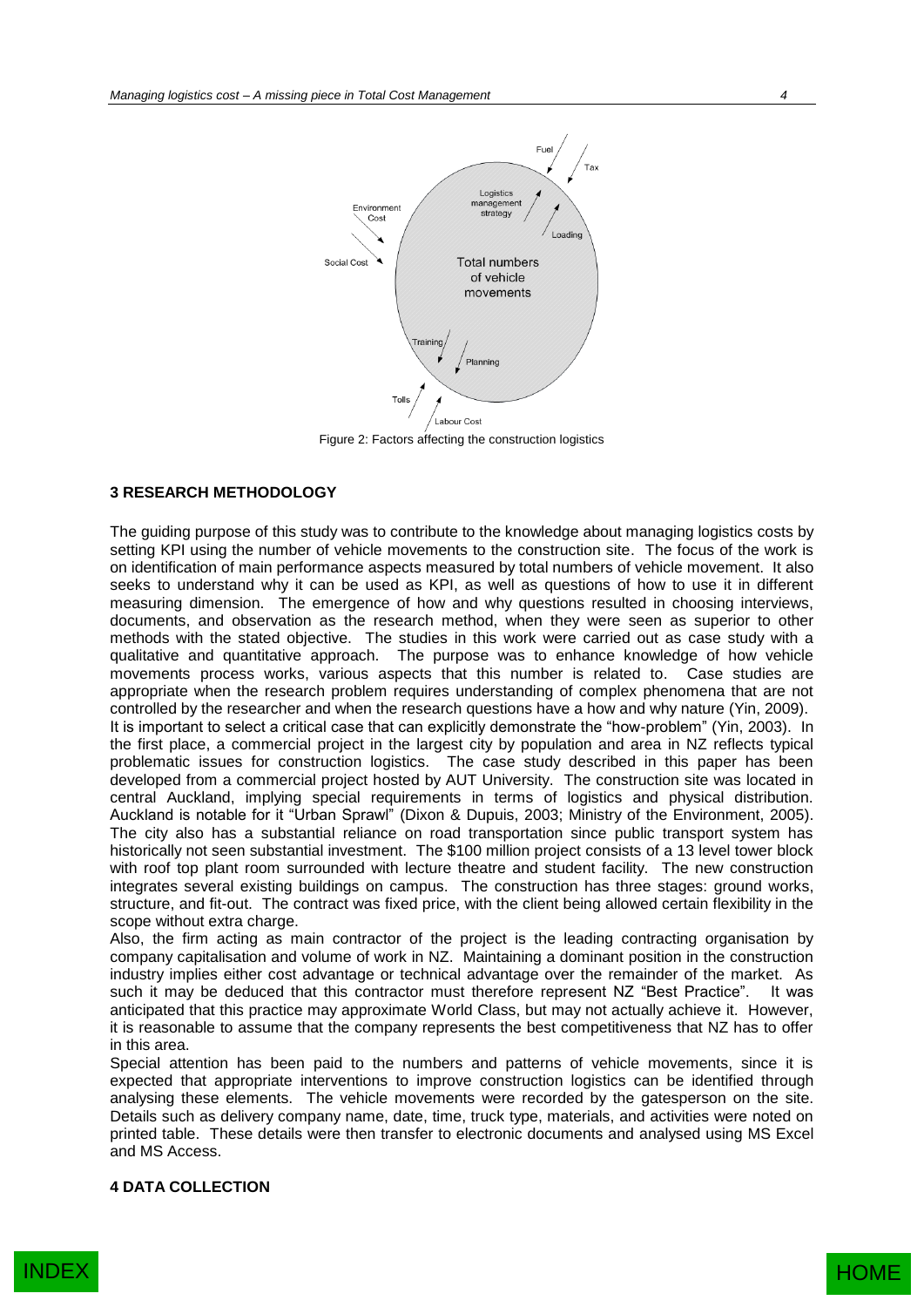Data were collected through interviews with main contractor, subcontractors and their suppliers and on-site observations. The model of "Factors affecting construction logistics", as shown in Figure 2, was used as guidance for interviews. Questions areas about each factor were probed. The interview respondents were practitioners involving procurement of materials and plants process in the supply chains of the studied case. The procurement process includes ordering, planning, supplying and delivering the materials to the site. The respondents were chosen for their specific knowledge and position to provide relevant information about the process.

Interview participants' characteristics are summarised in Table 1. The participants were categorised into three groups: main contractor (5.6%), subcontractor (68.5%), and material supplier (25.9%). A majority of participants were from the first tier subcontractor list. Material supplier firms were chosen from the major suppliers of the first tier subcontractors.

| Characteristics   | Category                 | Number | Percentage |
|-------------------|--------------------------|--------|------------|
| Participants      | Main contractor          |        | $5.6\%$    |
|                   | Subcontractor            | 37     | 68.5%      |
|                   | <b>Material supplier</b> | 14     | 25.9%      |
| otal <sup>-</sup> |                          | 54     |            |

Table 1: Participants' profile

The objective of the interviews was to enhance knowledge of how the process appears and how the organisation was arranged. In addition, the interviews focused on how the contractors relates to the other ones in the supply chain. These interviews provided insight into occurrences of challenges and the causes of inefficiency in construction logistics. The participants were all skilled in their particular fields, but the process and vehicle delivery pattern of their firms' deliveries was not well documented. This lack of documentation made systematic analysis problematic. Therefore, the need for on-site observation of vehicle movements emerged, as supply chain levels closer to the project level tend to be more adept at retaining knowledge of and experiencing with issues at the operational level than those removed from project level operations

On-site observations were performed during construction on-site, as well as during weekly coordination meetings held between the main contractor and its subcontractors. These were documented through notes, photographs and audio recording. The depicted scenes give an opportunity for participants to reflect on specific situations in retrospect. As noted by Scott and Garner (2013), observing behaviour gives opportunities to make sense of a larger context and draw conclusions that the individual subjects might have difficulty notice. Extensive observations were also made on the construction site to confirm information given by the respondents, the on-site observations also enabled gathering of information that the participants were unable or unwilling to fully disclose in interviews. These data were analysed as a whole, reduced to focus on the main objective of the paper and then presented in a reduced from.

#### **5 KEY FINDINGS**

The main aim of this paper was to contribute to the knowledge of setting the number of vehicle movement as KPI to manage logistics costs. The key findings section of the paper is focused on how construction logistics performance can be measured with in practice by assessing the number of vehicle movement to the site.

#### **5.1 Case results of improvement measures**

To measure improvement potential of delivery processes, costs and time of delivery are usually employed as KPI. However, in the construction industry, the choice of material was primarily made on the basis of lowest per unit cost "as delivered". The cost of transportation was not isolated, and thus cannot be measured.

For the period of construction, the total number of vehicle movements to the observed site was approximately 6,300. Analysing the vehicle movements to the site, each subcontractor's delivery can be easily sorted, with the details of vehicle type. Knowing subcontractors' depot address, the approximate travelling distance can be identified. The vehicle operation costs vary from the vehicle category, such as large, medium and small. Thus, the transportation costs for each firm and the whole project is identified. This measurement covers both focus of measure that is for both project level and supplier/subcontractor level.

Similarly, time of delivery was analysed using same batch of data. Figure 2 illustrates deliveries occurring throughout the day following no specific pattern. The histogram appears to be multimodal a skewed normal. The histogram also shows that almost one fifth of arrivals occur before 8:00 am while 55.8% of the arrivals occur during either in the early morning (08:00am to 10:00am) or early afternoon (12:00am to 2:00pm). The diagram illustrates that the vehicle arrival times produce a smooth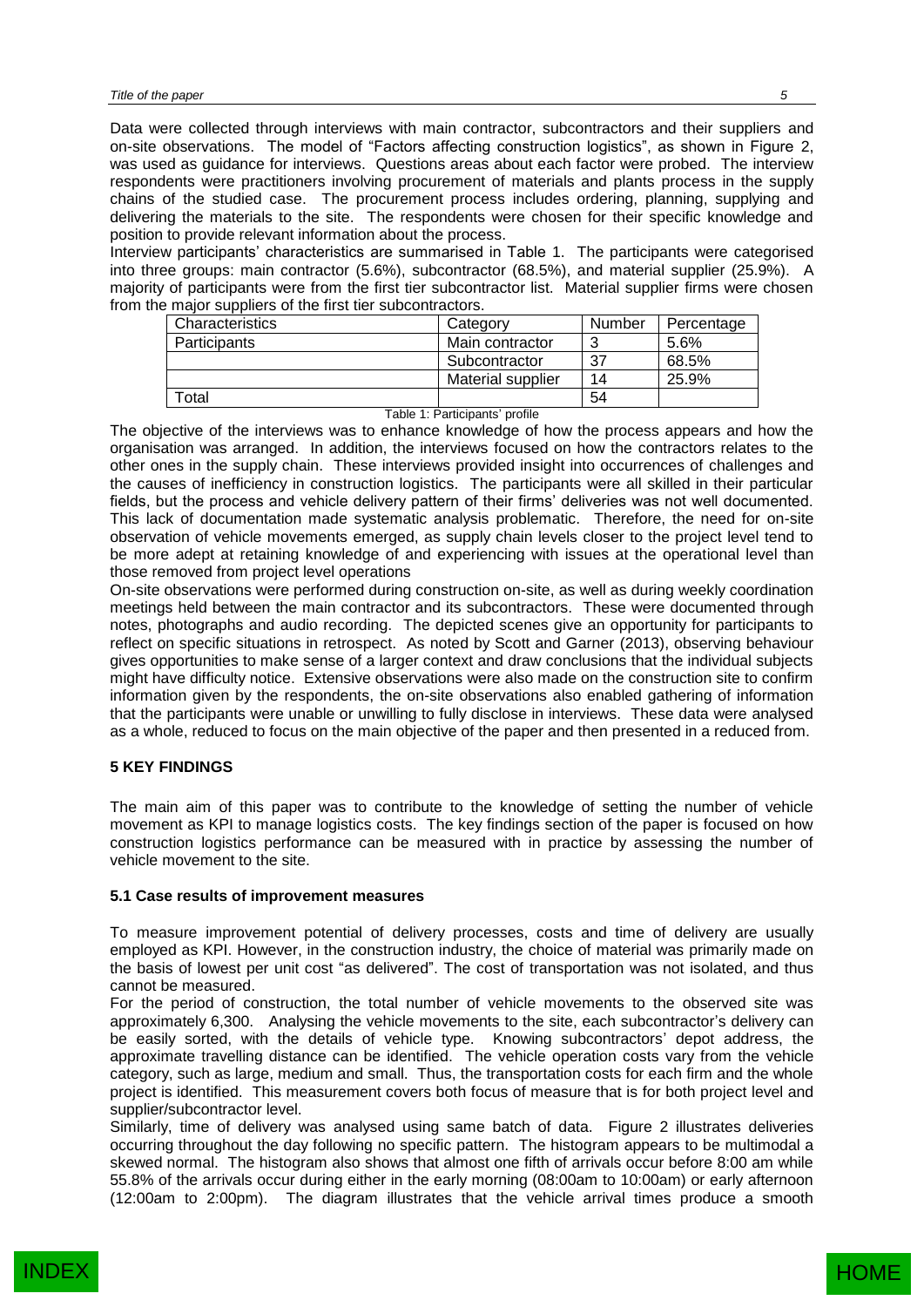distribution. Indeed, vehicles arrivals on delivery points start after 6 and increase rapidly before peaking at the time interval between 9am to 10am. Then, taper down as time passes creating a strongly skewed distribution. In the studied project, 67.8% of delivers took place before midday. The deliveries were most carried out from 8am to 11am (38.2%), as illustrated in Figure 2, which parallels to the peak time of city traffic. These truck movements not only put extra burden on the existing saturated city traffic, but also reduce logistics efficiency. Some truck drivers complained about tight space for manoeuvring in the city roads during peak traffic. These construction vehicle movements impose negative social and environmental impact by adding to the problem of congestion and environmental pollution.



Figure 3: Truck delivery time

#### **5.2 Case results of monitoring measures**

It can also be seen by analysing the vehicle movement that being a heavily "inbound" industry, significant numbers of vehicles (86.9%) were unloading materials or equipment at the site. High percentage of these vehicles (more than 70%) drove away from the site unloaded. Furthermore, the data of vehicle movements show that in terms of transport distribution, of all vehicle movements observed, 80.1% were classified as material delivery and 18.9% as construction and demolition (C&D) waste removal. The ratio approximately to 4.2 materials delivery journeys to one waste removal journey. It was observed that the logistics of building materials and C&D waste were not integrated and the vehicle movements for both material delivery and C&D waste removal were sub-optimal. The field observation established that significant amount of materials delivery vehicle movements (more than 45%) were empty runs to their return journey and 35% of C&D waste removal vehicle movements were empty runs on their forward journey. Compare to the similar study carried out in South Africa (Shakantu, Muya, Tookey, & Bowen, 2008), it appears that the ratio at the observed site is higher than the counterparts in SA. During the construction process, some of the waste removal companies arrived site with empty bins and exchanged the filled bins back to either the landfills or company recycle plants. It could be speculated that the implementation of reverse logistics strategy is the reason of a higher ratio. However, the empty runs for both delivery and waste removal vehicles are largely the result of the failure by the construction industry to back-haul. Thus it in turn highlights the potential for integration of materials and waste, which would ultimately improve the logistics efficiency. Compared to the construction programme, it could be seen that the numbers of delivery vehicle and its type alter accordingly. During the period of ground works and structure, large percentages of vehicles (77.2%) into the construction site were heavy vehicles with more than three axles. However, in the fitout stage, it is observed that smaller vehicles (vans and utilities) arrived more often (41%) than previous two stages (22%). Provided that most of the materials used in the ground and structure stages were MTO and DTO with heavy volume, large vehicles were employed to deliver with reasonable efficiency. At the fit-out stage, materials were delivered in smaller amounts but more frequently. It in turn reflects the material ordering of JIT and JIC.



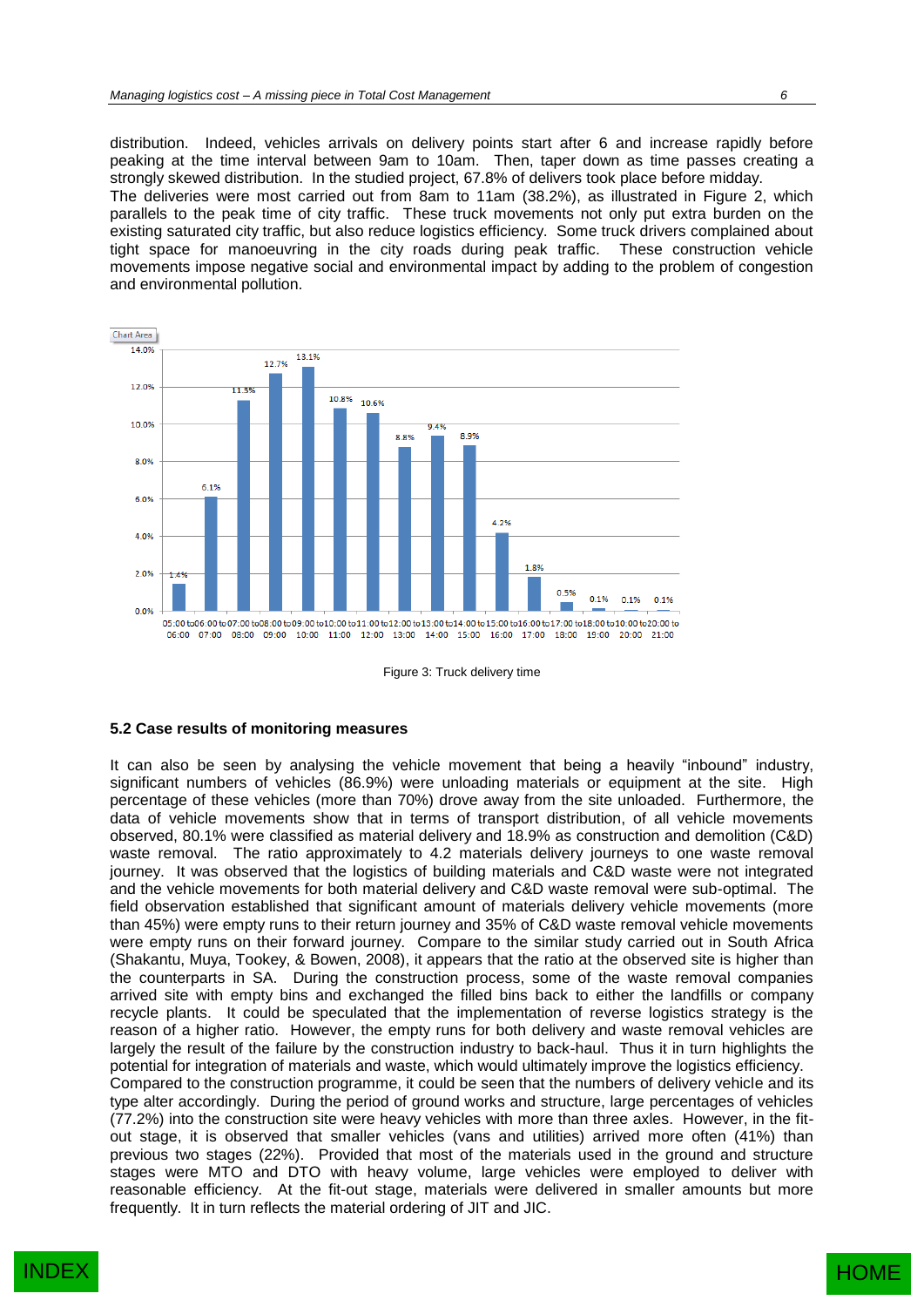#### **6 DISCUSSION**

As the main aim of the paper was to promote using the total number of vehicle movement as KPI measuring logistics performance, considering this increased knowledge about logistics efficiency of the construction industry was essential to improve its performance.

Factors affecting the construction logistics, cost related factors, both monetary and non-monetary factors are not measured and largely ignored, especially the possible environmental and/or social impact occurred by the truck movement, (see Figure 2). This is reflected in the peak hour delivery and inadequate integration of delivery and C&D waste removals. Factors in the service related sector were insufficiently managed in the observed site. Materials that are order driven were planned and unloaded more efficiently than those manufacturing driven. Because of this, it was observed on the studied case that inadequate planning of material delivery and unloading hindered the project progress and caused inefficiency.

Furthermore, the number of vehicle movements is not formally monitored at construction sites in NZ. This important indicator of logistics efficiency is normally only used for the purpose of a traffic management application to the local council at the start of the project. The accuracy of this estimated number is not checked by the council either. Indeed the only reason that this study was possible was by site personnel making a special effort to monitor movements on behalf of the researcher.

These findings are related to understanding and implementing CSCM. It is noticed that there is inadequate awareness of CSCM and logistics efficiency, confirming that the critical part of operational tools and techniques for effective CSCM is not well recognised or understood (Ying, Tookey, & Roberti, 2013). Limited implementation of CSCM is largely due to lack of commitment from the management level and skills at the operational level. It is obvious that these possible improved areas did not attract enough attention from the practitioners. From the research, there is a lack of transparency in costs throughout the construction process. Decisions on choosing suppliers and quantities of materials are made by evaluating the quoted "cost as delivered" per unit. Since the cost of transportation is embodied in the delivery cost, there is no way of identifying how much cost is attributed by suboptimal transport planning. Unless there is a differentiation between the elemental costs, it is difficult to identify who benefits from an effective logistics system. Those who may be required to do things differently do not necessary gain benefits from changing to an optimal transportation planning model. None of the interview respondents were even slightly aware of the quantum of money that was embodied in the transportation of materials to site, which could be 39 to 58% of total logistics costs (Coyle, Bardi, & Jr., 2003).

#### **6.1 Interventions for improving logistics efficiency**

As discussed in the previous section, the success of construction project depends on the coordination of the on-site and external logistics. The numbers of vehicle movements is therefore capable to interpret the competence of this coordination by providing a rational base line for loading bay and crane management to facilitate logistics efficiency. As a result, the numbers of vehicle movements, in a way, links transportation, inventory and warehousing that are essential elements of effective construction logistics. However, the results of the study suggest that little attention has been paid to vehicle movements and it was not measured and managed by the practitioners.

To change existing behaviours in the industry, according to the Diffusion of Innovation (DoI) theory, the process begins with the recognition of a problem or need and through five steps: knowledge, persuasion, decision, implementation and confirmation (Rogers, 2003). The case study findings strongly emphasise the need for interventions building on the fact that the potential benefits to the industry are obvious.

The interventions can be categorised into intrinsic and extrinsic ones. The intrinsic interventions shall mainly focus on increasing the profits by improving construction logistics performance, while the extrinsic prompt the awareness of logistics costs and its efficiency.

For most practitioners, the key of improving construction logistics performance is to possess two abilities in order to operate efficient construction logistics. First, they must understand what are the available tools and techniques. Secondly, they must understand the circumstances they are in. It is not only a difficult task but also a critical one as certain tools and techniques are likely to be only appropriated under certain circumstance. The research results suggest that the industry practitioners do not recognise the importance of either construction logistics or material planning. In addition, every construction site has a different set of constraints that affect construction logistics. The nature of the constrains will depend on a number of circumstances, for example, the location of the site, the project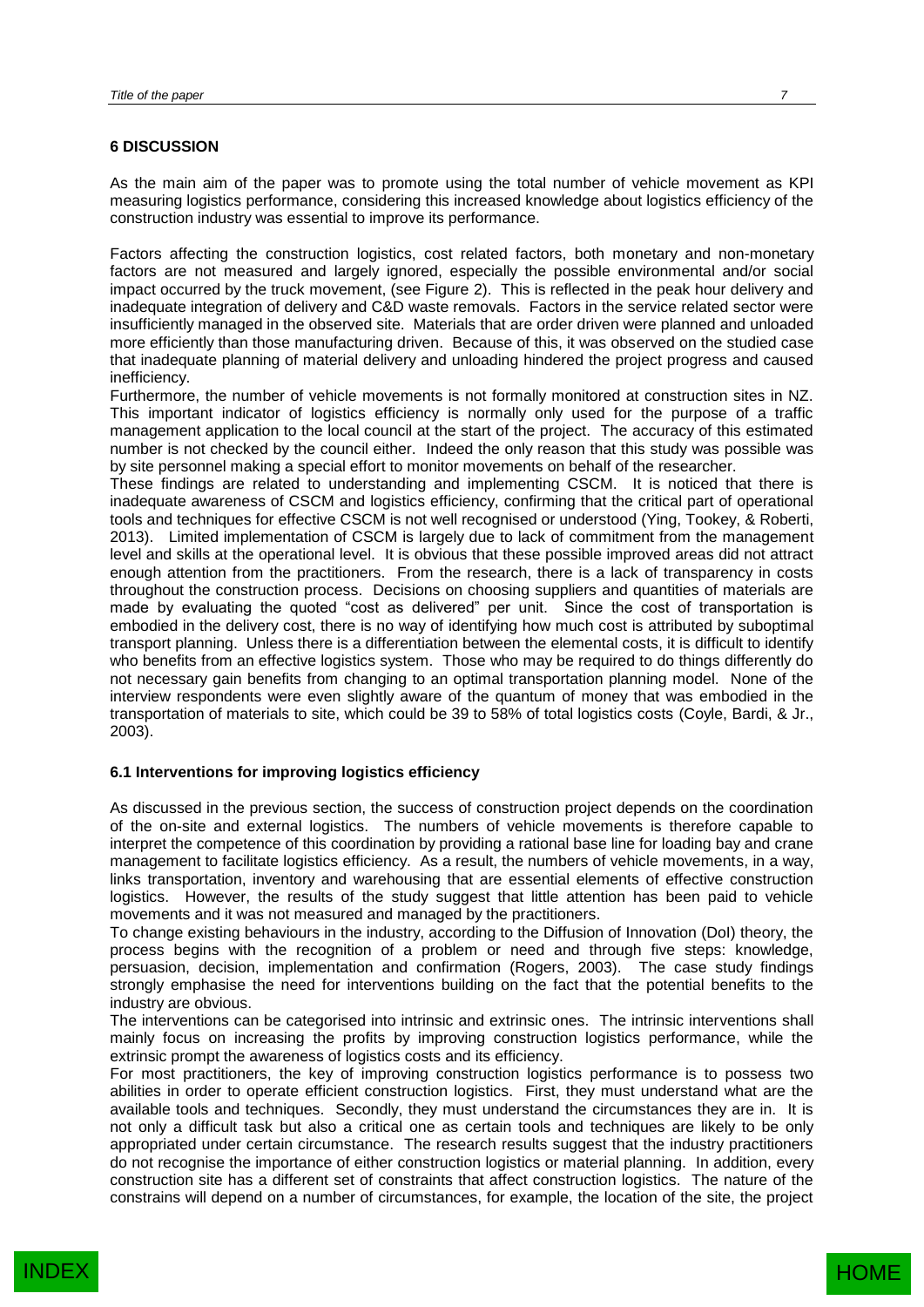scope, the working environment, the neighbourhood adjunct to the site, and the social policy of the client and the local government (Sullivan, Barthorpe, & Robbins, 2011). The delivery of equipment and materials may be affected by factors on and off-site, such as: Physical constraints, including the traffic systems around site (one-way systems), the lack of storage space, and restricted access due to existing structures. Indeed, the tools and techniques that are likely to be required will have to change in accordance with the circumstances change (Cox & Ireland, 1993). Therefore, the intrinsic interventions are to implement appropriate tools and techniques that suit the site circumstances. To achieve this, commitment of management level and knowledge of operational staff is necessity.

However, previous research executed in New Zealand (Ying, Tookey, & Roberti, 2013) does not present a positive environment to apply proposed intrinsic interventions. The absence of formal education and training at the management and operational level in the NZ construction industry is considered to be a key aspect of lack of theoretical understanding in CSCM and construction logistics. Thus, developing training programmes targeting both levels respectively is critical in implementing intrinsic interventions. The management level needs to understand the essence of CSCM philosophy and commit the firms to improve logistics efficiency. The training programmes for operational staff shall concentrate on intensifying planning and ordering process. These training courses would not only benefit the individuals who gain the knowledge and practice in daily work, also benefit the employed firms by reducing logistics costs. It would eventually benefit the industry as a whole for increasing logistics efficiency among various supply chains.

As noticed in the case study, the social and environmental impacts caused by construction logistics were largely unrecognised. It is evident that the NZ construction industry has not been showing very much concern about the environmental issues. Therefore, extrinsic interventions involving government interference is necessary. As, without it, there appears to be less incentive for the private sector to invest and/or investigate improved logistics methods. The main government intervention would be to bring the awareness of the hidden transportation costs embedded in material costs. This might be achieved in various ways by creating conditions for government setting the boundaries for construction logistics performance using DoI approaches. Knowledge of CSCM and logistics efficiency shall be promoted by central and local government to senior management level in the industry. Persuasions of improving performance can be done through legislation by phasing or introducing traffic management costs to recover social and environmental costs so that vehicle movements would be managed to avoid unnecessary extra costs. To set a model of best performance, it would be endorsed by decisions of setting traffic minimising plan or traffic logistics plan as one of non-price attributes for government projects procurement. It can also be reinforced in making logistics planning as an explicit part in Resource Management Consent application, especially for any projects in the CBD area. Leading by practice, the importance of improving construction logistics may be understood by the construction industry and therefore eventually change the existing behaviours.

#### **7 CONCLUSIONS**

Using the numbers of vehicle movements as guidance for data collection, the evidence provided in the case study demonstrates significant inefficiency in construction industry logistics. The main problems observed on site were low logistics efficiency for manufacturing driven materials, and suboptimal planning of material delivery and unloading. The truck movement patterns suggest that deliveries occurred mainly through morning peak hours. The patterns also indicate the inadequacy of material delivery and C&D waste integration.

Through interviews involving construction suppliers and subcontractors, the main contributors to inefficient construction logistics found in the case study were:

Factors affecting construction logistics efficiency are either inadequately managed or overlooked.

No attention was paid to the numbers of vehicle movement itself.

Insufficient awareness of CSCM and logistics efficiency.

Unawareness of logistics costs due to material costs quoted "as delivery".

This study then proposes both intrinsic and extrinsic interventions to address the obstacles in efficient construction logistics. By introducing these interventions, it is conceivable that construction activities are conducted more sustainably. This can be achieved by maintaining the materials flow into sites while reducing the total numbers of vehicle movements.

Most notably, this is the first significant study to our knowledge to investigate construction logistics efficiency using the numbers of vehicle movements. It is evident that managing the numbers of vehicle movements can address the challenges in planning, loading, material ordering and other essential aspects in construction logistics and in turn bring a sizeable profit increases to various members in supply chains. The case study provides information about main areas of interventions necessary to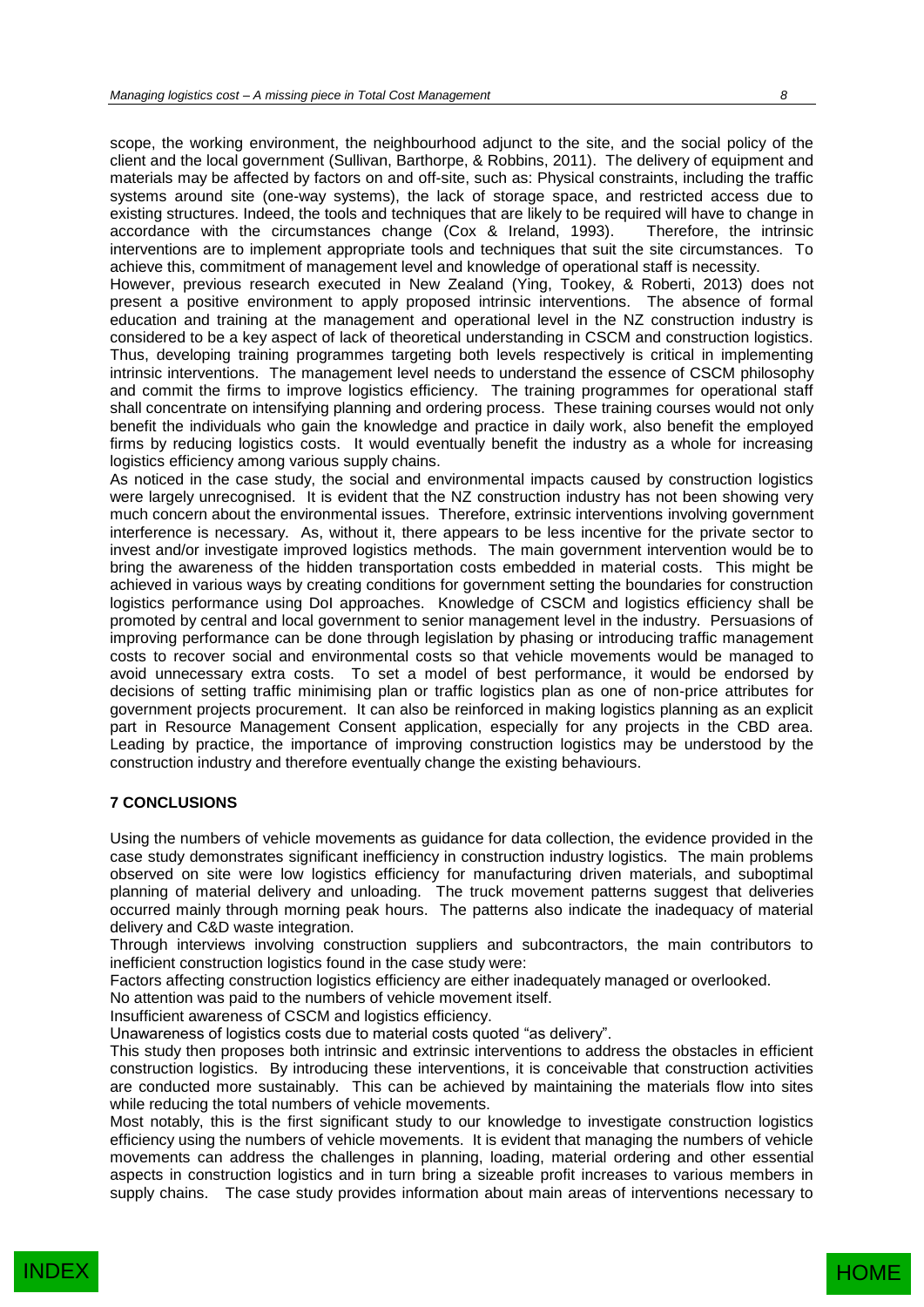enhance construction logistics. These interventions offer plausible explanations in improving logistics efficiency through optimising transportation movements to the construction site.

The work presented here focuses on understudying "what" factors are affecting the numbers of vehicle transits and "how to" agenda of procedural actions plans. It provides a starting point to begin the task of developing predictive simulations of the likely effects of various factors. Thus, further research will aim to normalise the number of vehicle movements in accordance with the characteristics of construction projects, such as site condition, construction character, and material quantities. Once this indicator can be quantified in certain accuracy, it can not only assist the practitioners to optimal material deliveries to the site, but also be used as benchmark to evaluate logistics efficiency.

#### **8 REFERENCES**

- Atkinson, R. (1999). Project management: cost, time and quality, two best guesses and a phenomenon, its time to accept other success criteria. International Journal of Project Management, 17(6), 337-342.
- Bassioni, H. A., Price, A. D. F., & Hassan, T. M. (2004). Performance measurement in construction. Journal of Management in Engineering, 20(2), 42-50.
- Blumenthal, A., & Young, A. (2007). Efficient construction logistics. Banbury, Oxon: Waste & Resources Action Programme.
- Bowersox, D. J., Closs, D. J., & Cooper, M. B. (2007). Supply Chain Logistics Management. New York: McGraw-Hill.
- Collin, J. (2002). Measuring the success of building projects -- improved project delivery initiatives: Report for the Queensland Department of Public Works.
- Constructing Excellence (NZ) Ltd. (2008). New Zealand Construction Industry vision 2025: Initial research report. Wellington.
- Cox, A., & Ireland, P. (1993). Managing construction supply chains: the common sense approach. Engineering, Construction and Architectural Management, 9(5), 409-418.
- Coyle, J. J., Bardi, E. J., & Jr., C. J. L. (2003). The Management of Business Logistics: A Supply Chain Perspective. Mason, Ohio: Thomson Learning.
- Dixon, J., & Dupuis, A. (2003). Urban intensification in Auckland, New Zealand: A challenge for new urbanism. Housing Studies, 18(3), 353-368.
- Fellows, R., Langford, D., Newcombe, R., & Urry, S. (2002). Construction Management in Practice. London: Construction Press.
- LeBoeuf, M. (1985). The greatest management principle in the world: Putnam Publishing Group.
- Lim, C. S., & Mohamed, M. Z. (1999). Criteria of project success: an exploratory re-examination. International Journal of Project Management, 17(4), 243-248.
- Ministry of the Environment. (2005). New Zealand Urban Design Protocol. Wellington.
- Omar, B., Hassan, S. A., & Ballal, T. (2009, October 1st 3rd). Exploring context-awareness in the construction logistics services delivery. Paper presented at the CIB W0728 26TH International conference, Istanbul.
- Pinto, M. B., & Pinto, J. K. (1991). Determinants of cross-functional cooperation in the project implementation process. Project management journal, 122(2), 165-176.
- Rogers, E. M. (2003). Diffusion of Innovations. New York: Free Press.
- Scott, G. M., & Garner, R. (2013). Doing qualitative research: designs, methods, and techniques. Boston: Pearson Education.
- Shakantu, W., Muya, M., Tookey, J., & Bowen, P. (2008). Flow modelling of construction site materials and waste logistics: A case study from Cape Town, South Africa. Engineering, Construction and Architectural Management, 15(5), 423-439.
- Shenhar, A. J., Levy, O., & Dvir, D. (1997). Mapping the dimensions of project success. Project management journal, 28(2), 5-13.

Sullivan, G., Barthorpe, S., & Robbins, S. (2011). Managing construction logistics. Chichester, West Sussex: Wiley-Blackwell.

The KPI Working Group. (2000). KPI report for the Minster for Construction. London: Department of the Environment, Transport and the Regions.

- Wegelius-Lehtonen, T. (2001). Performance measurement in construction logistics. International Journal of Production Economics, 69(1), 107-116.
- Yin, R. K. (2003). Case study research: design and methods (3rd ed. Vol. 5). Thousand Oaks: Sage Publications.
- Yin, R. K. (2009). Case study research: Design and methods (4th Edition ed.). Thousand Oaks, CA.: Sage.